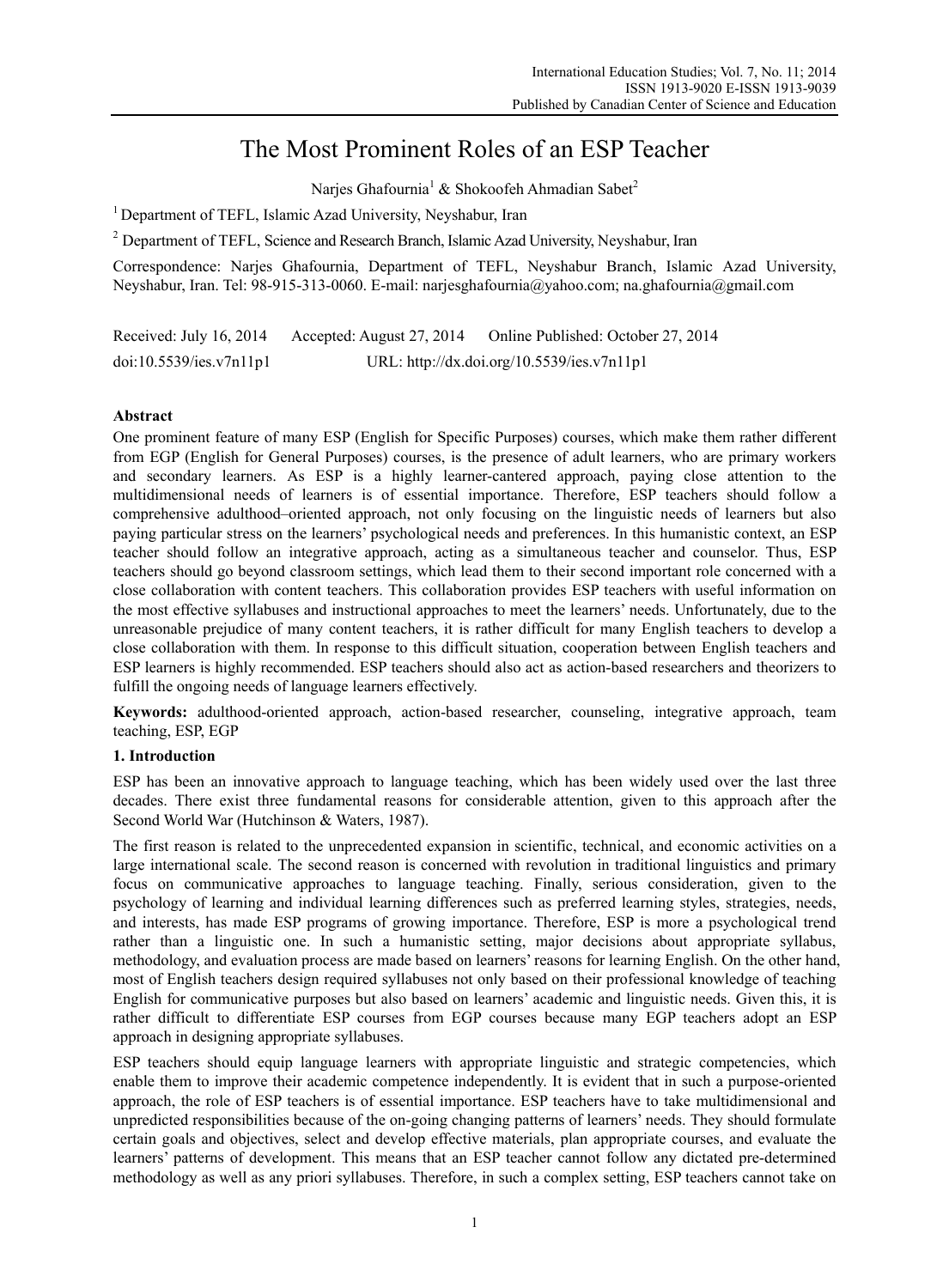traditional language delivering roles. Instead, they have to act as teachers, course designers, collaborators, researchers, and evaluators simultaneously. Moreover, ESP teachers have the most essential role to enhance the learners' instrumental and integrated motivation.

Thus, the roles of ESP teachers are very extensive based on learning settings and needs. However, in any ESP framework, an ESP teacher can act effectively if he/she cares about three essential and prominent responsibilities, which can cover the other duties. Therefore, the present article elaborates on three prominent roles of ESP teachers.

The first role of an ESP teacher is following an adulthood-oriented approach toward ESP programs concerned with acting as a simultaneous teacher and counselor. The second prominent role of an ESP teacher is cooperating and collaborating with content teachers to design and teach the materials effectively. Finally, ESP teachers should act as action research practitioners and theorizers to adjust themselves with learners' short-term and long-term needs. Each of these roles is discussed separately.

### **2. Adulthood-Oriented Approach toward ESP Programs**

Certainly, one of the most prominent principles, which make many ESP programs radically different from EGP programs, is adopting a flexible adulthood-oriented approach by ESP teachers. This means that in ESP settings, learning and teaching activities should be interpreted in terms of adult learning specifications and characteristics. Therefore, such a different perspective on ESP programs should be the major focus of both ESP curriculum designers and teachers. This is of essential importance because ESP and AE (Adult Education) programs share many similar perspectives such as learners' autonomy, motivation, self-confidence, self-directed learning, and so forth, which cannot be underestimated. In fact, an adulthood-oriented perspective toward ESP is considered as an integrative approach, in which an ESP teacher has the double responsibility of *Teaching* and *Counseling*. Thus, in applying the adulthood-oriented approach in ESP programs, teachers should take into consideration relevant properties, listed by Sifakis (2003) as follows,

- a stage in the life cycle of an individual
- a certain form of societal status (acceptance by the society in which they live)
- a collection of ideals and values (the notion of adulthood)

These characteristics were also emphasized earlier by Habermas (1978), who believed that ESP teachers should develop personal growth and full development or maturity of adults. Besides, as adults are usually serious in what they undertake, ESP teachers should encourage learners to reinforce a greater sense of perspective and ability to make sound judgments based on their accumulated experiences. Finally, an ESP teacher should reinforce an inherent autonomy in learners, which makes them responsible decision makers and develops their motivation for voluntary participation and personal involvement in learning tasks.

Therefore, the mentioned characteristics of adult learners are of crucial importance due to the type of learning styles and strategies, they consciously and subconsciously apply in leaning situations in general, and in ESP settings in particular. In addition, regarding the necessity of adopting humanistic approach in ESP courses, different learning problems should be taken into account more seriously. Among the most important barriers to learning, learners' anxiety, embarrassment, and loss of self-confidence are of crucial importance. In fact, in adulthood - oriented approach to learning, learners' self-respect and respect for others are highly stressed. In such a holistic approach, a sense of discipline in the learning process should not be taken for granted.

Regarding the mentioned points, the social role of ESP learners is of primary prominence since it makes ESP programs similar to AE programs. The social role of ESP learners is actually related to their occupational specification and their interaction with people working in the same or other occupational environments. In fact, the majority of ESP learners are primary workers and secondary learners. Thus, they are able to acquire knowledge mainly from experience rather than academic texts and media. ESP learners are usually self-directed or sponsor-directed; therefore, their performance is heavily dependent on level of motivation and sense of self-fulfillment, they usually get from learning situation. Naturally, most of learners inevitably experience some barriers to learning because of being far from educational practices for a long time. Some barriers to effective learning can be lack of requisite skills, theoretical bases, enough time for studying, and high degree of vulnerability. Thus, there should be a great link with ESP and AE programs, and the relevance should be reflected clearly in all aspects of ESP curriculum planning. Given that, an effective ESP program should focus primarily on three essential principles.

The first principle is ESP learners' awareness of the learning process. The second one is the adult learners' particular language-leaning pattern in relation to their general learning process. Finally, the existence of an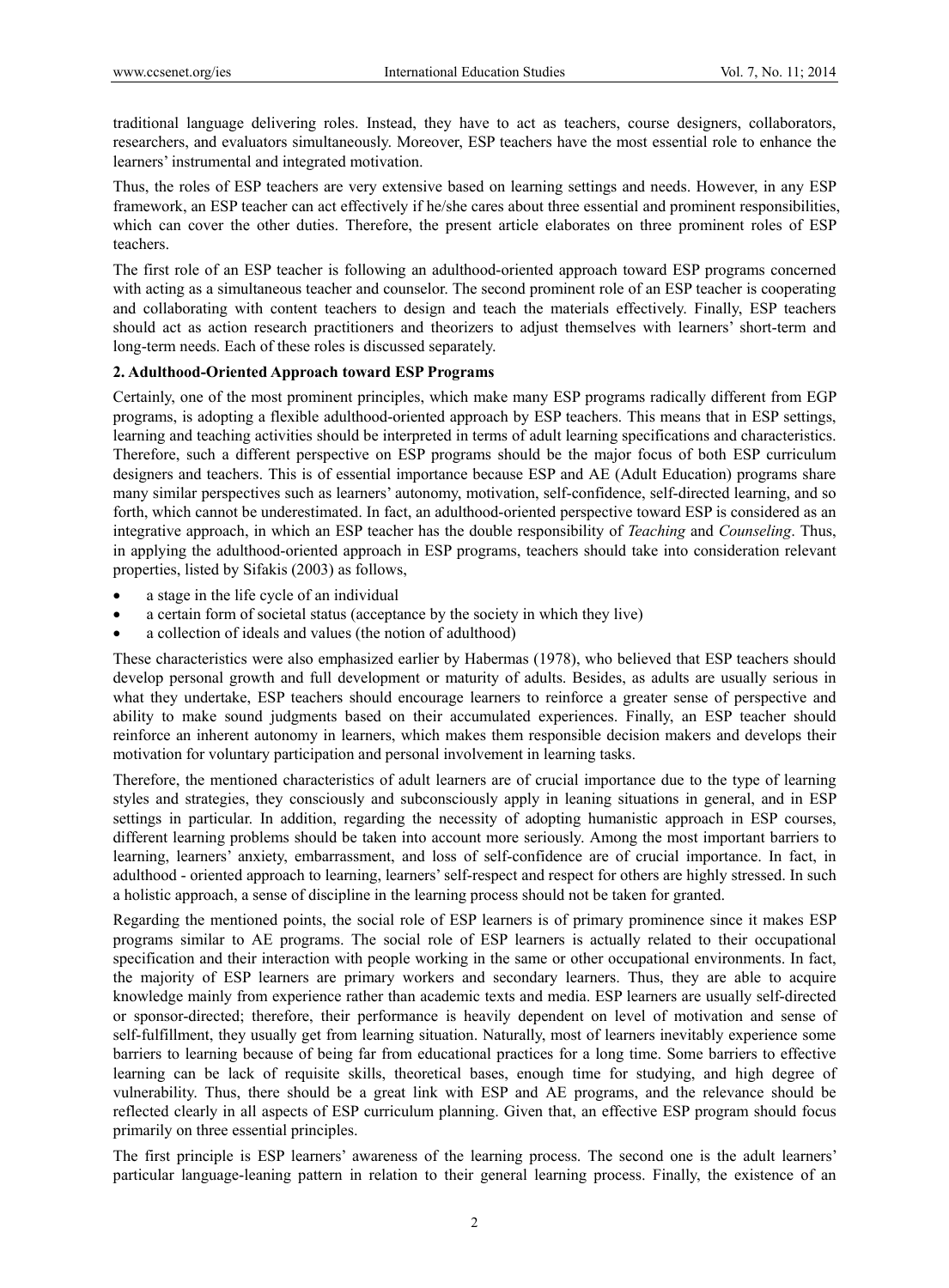explicit learning contract, which should be made between ESP curriculum planers, language teachers, content teachers, and learners. These principles are further discussed.

# *2.1 ESP Learners' Awareness of the Learning Process*

Perhaps, the active participatory role of learners in every ESP program is of much more prominence than in other educational programs. In fact, in any ESP programs, the learners should be considered as 'student participants', who voluntarily and actively take necessary steps toward achieving certain academic and occupational goals. In other words, learners should be responsible enough to link their actual academic and occupational needs to the concomitant instructional syllabus and methodology. In such a humanistic atmosphere, learners are more conscious and reflective on their learning preferences than conventional learning contexts.

Furthermore, the active participating role of ESP learners should be extended to the self-evaluation and self-regulation of learning process if an effective ESP program is desired. In other words, through self-determination and self-regulation of leaning processes, learners can judge their capabilities effectively and can organize required courses of action. Thus, great awareness of learning process in any ESP contexts is heavily dependent on learners' degree of linguistic competence, self-autonomy, and the interaction between teachers and learners.

# *2.2 Learning Characterizations of Language Learning in ESP Context*

Certainly, identification of particular learning characterizations of ESP learners is highly related to general cognitive learning patterns. In other words, before elaboration on particular learning process of ESP learners, detailed elaboration on general learning skills and strategies is of fundamental importance. After such a detailed analysis, identifying the skills, strategies, and knowledge required to learn language for general communicative purposes is necessary. Finally, through getting insight from general learning patterns in both linguistic and non-linguistic contexts, particular knowledge, skills, and strategies required to use a language under certain ESP circumstances can be identified more effectively.

# *2.3 Learning Contract in an ESP Setting*

In every ESP program, establishing a learning contract, which is a particular form of educational negotiation between different figures in ESP programs, is necessary. This negotiation should be conducted with three groups of people.

The first group is the organizers, sponsors or providing agencies, who provide assumptions not only about the degree of subject-specificity and purpose of the program but also specify eligible requirements of the learners. Second, the teachers who provide initial expectations of the program and apply their exterior experiences from similar programs. Therefore, the teachers translate the sponsors' aims into tangible teaching materials and integrate the specified objectives with the leaders' abilities. The last group is the learners who reflect their existing knowledge and anticipation of the course.

In fact, the existence of a learning contract, as Hertzberg (1972) claimed, brings about a proper cooperation between ESP teachers and learners. Therefore, in such a negotiated program, learning process is changed into a complete cycle, in which learners are left with a feeling of satisfaction of learning something worthwhile. On the other hand, the learning process is sequential and cumulative because it is built on adult learners' existing knowledge and expectations. Thus, learning process is voluntary and purposeful. In such a flexible context, ESP learner has to be fully aware of methodological principles and learning objectives, underlying the actual teaching process.

In general, in an adulthood-oriented approach toward ESP programs, detailed needs analysis should be conducted to reach a complete profile about the participants' needs. Certainly, a detailed profile includes useful considerations about the learners' personal vocational experiences, general learning theories, personal language learning experiences, preferred learning strategies, and decision-making abilities. Therefore, in such an integrative approach, an ESP teacher has a double responsibility of teaching and counseling.

## **3. ESP Teacher as a Skillful Counselor**

The counseling role of an ESP teacher is actually a restricted pedagogical therapeutic role, which should not be equated with professional psychiatric one. A counseling teacher is a good, intelligent, creative, sincere, and energetic person, who is warm towards learners and responsible for sound judgment (Wheeler, 2002). The counseling teacher should act in the way that seems attractive, trustworthy, and skillful. Some personal attributes such as warmth and positive regard, cultivating hope, and being non-judgmental and sympathetic are of essential importance for an ESP teacher. Furthermore, a counseling teacher should have some therapists' characters such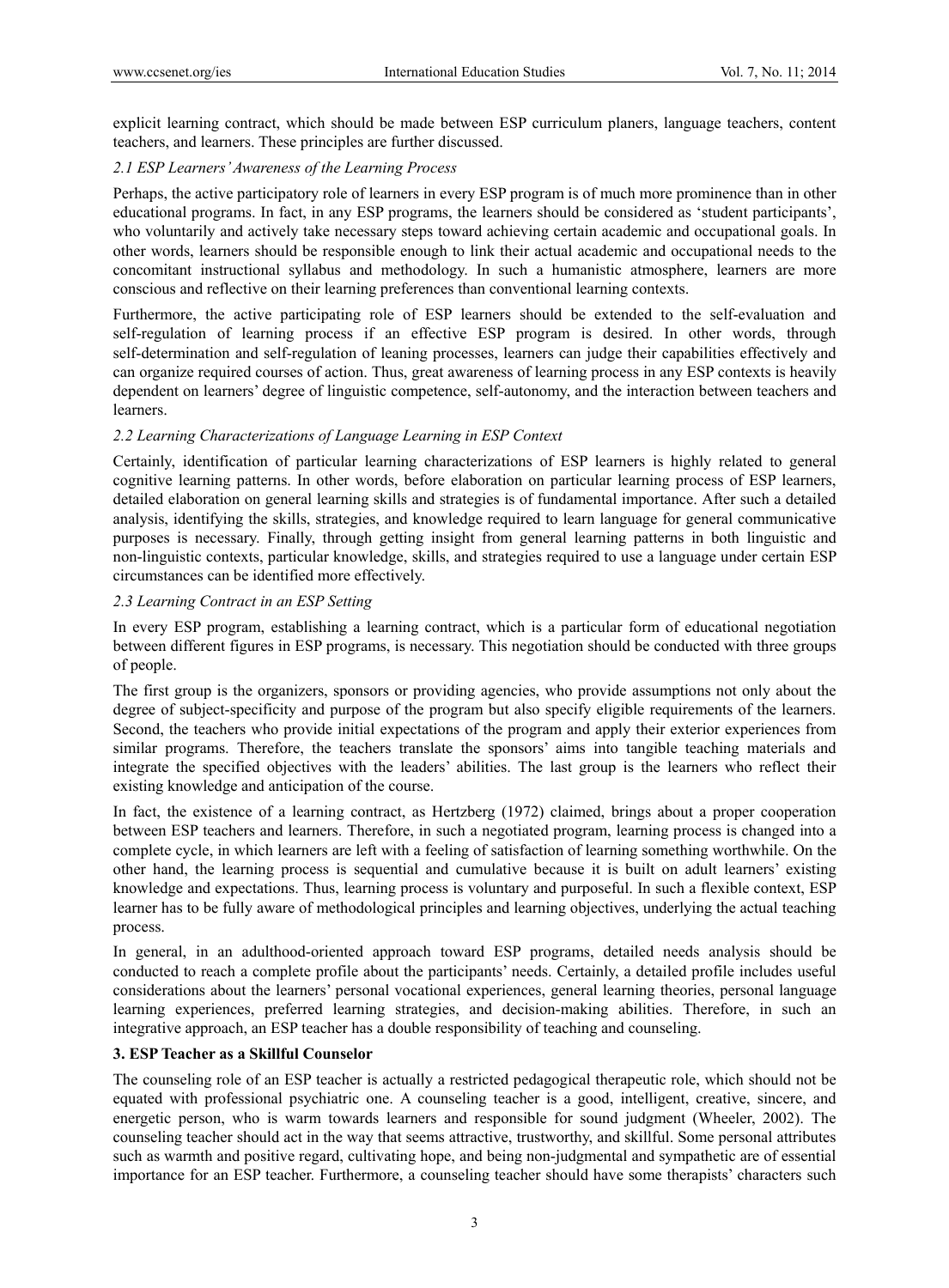as emotional stability, open-mindedness, commitment, genuineness, flexibility, interest in people, confidence, sensitivity, and fairness. This humanistic approach enhances the positive, non-competitive, uncomplicated, and openly reflective role of learners. Certainly, in such an accepting atmosphere, teaching and learning activities occur in a cooperative way. This cooperative approach helps language teachers and content teachers to deal with major problems more conveniently than traditional approaches.

# **4. The Cooperation between an ESP Teacher and a Content Teacher**

The next important role of an ESP teacher is establishing a good rapport with the content teacher to develop effective ESP materials. This means that ESP programs are highly beneficial if English teachers and content teachers negotiate with each other.

Up to now, there have been many controversial opinions about the most effective methodologies in ESP programs and the role of language and content teachers. There exists wealth of studies, most of which indicated that language-teaching programs cannot be separated from other academic programs, or EFL programs cannot be considered as ' ivory towers', divorced from other academic disciplines (e.g., Bacha, 2003; Bhatia & Candlin, 2000; Canagarajah, 2002; Duff, 2001; Johns, 2003a, 2003b; Mukattash, 2003; Nickerson et al., 2005; Swales, 1990; Zhu, 2004).

Originally, the importance of an interdisciplinary approach to ESP programs was emphasized by Swales (1988),who developed a framework and categorized the interdisciplinary activities into three groups of cooperation, collaboration, and team-teaching based on useful insight from Barron's (1992), Dudley-Evans and John's (2006) frameworks.

Based on Swales' framework, cooperative activities are concerned with a low level of cooperation between English teachers and content teachers, where ESP teachers consult content teachers about different aspects of academic fields. During collaborative activities, language teachers and content teachers work together to devise appropriate negotiated syllabuses as well as teaching/learning activities. Finally, in team-teaching activities, both English and content teachers work together in the same ESP classroom to teach the material simultaneously.

# *4.1 Empirical Background*

Based on Dudley-Evans' categorization of interdisciplinary activities, many researchers have focused on the significant efficacy of collaborative and team teaching activities in ESP programs(e.g., Flowerdew & Peacock, 2001; Hayland, 2002; Johns & Swales, 2002; Owl, 2003; Street & Verhoeven, 2001; Warschauer, 2002). Based on the results of the mentioned studies, teaching English in many ESP settings is so complex that it cannot be accomplished efficiently with either English teachers or content ones. Therefore, a closer cooperation between two teachers is strongly felt. In fact, teaching ESP courses with English teachers may lead to the failure to fulfill the students' academic needs. In comparison, teaching English with content teachers may lead to the students' great failure to learn necessary language components and skills, without which fulfilling the academic needs are not possible.

Jordan (1997) emphasized the importance of team-teaching activities to improve writing abilities of ESP learners. He indicated that due to the various technical written genres and writing organizations of different academic disciplines, language teachers are not able to teach them effectively on their own. In such complicated settings, teaching language with English teachers may lead to the great failure of the learners to analyze different writing modes and genres to cope with varied demands of writing in their own professions.

The importance of team-teaching activities to improve writing in ESP courses was also justified by Bacha and Bahous (2007) for teaching particular academic writing skills to Business freshman and sophomore students in the Lebanese American University. Based on the findings, after graduation from the university, the graduate students, who were taught ESP materials with English teachers were competitive on the market and well sought for career placement in Lebanon and around. However, in informal interviews with 10 business faculty members, it was generally commented while students' business background was credible, their English skills could be further developed if they were thought under team-teaching EAP approach. Some researches even emphasized the necessity of team-teaching activitiesfor improving reading comprehension skills in ESP settings (e.g., Mahala & Swilky, 1994; Owl, 2003).

Finally, the close cooperation between English and academic experts is of essential importance, particularly in the area of law and teaching English for legal purposes. As an example, Northcott and Brown (2006) explored the interaction between language translators and law lecturers to solve specific legal terminology questions. The researchers emphasized the use of related translation activities to train highly qualified legal translators, or highly trained interdisciplinary specialists, known as lawyer linguists. Unfortunately, due to the great complexity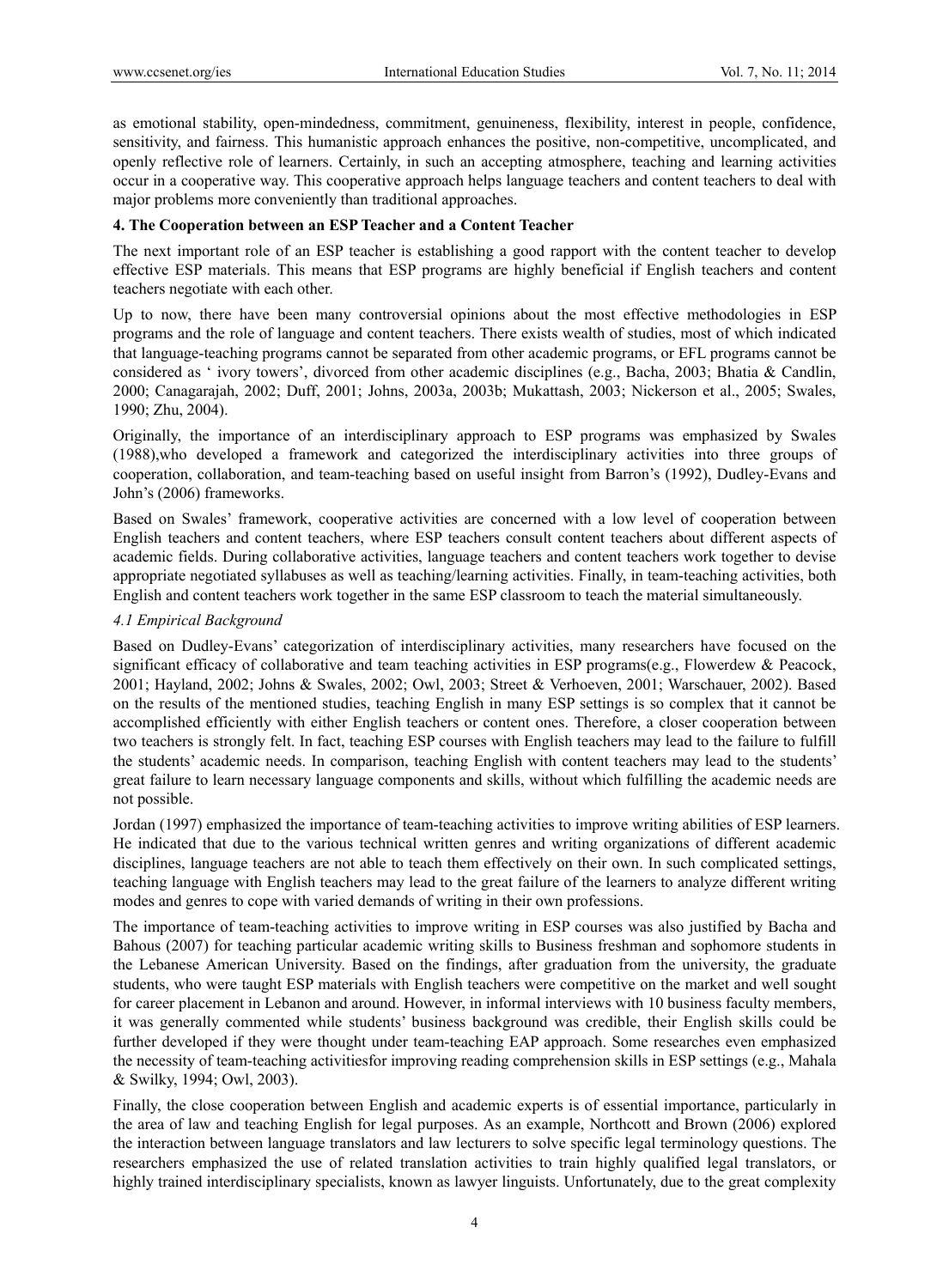of translating and interpreting legal terminologies, neither legal nor language experts could accomplish the tasks appropriately. In fact, the researchers investigated different legal translated extracts, which had been translated with either of the two experts or with the cooperation of them. The results reflected that the latter kind of translation or cooperative translation was the most precise one. Such an interdisciplinary approach to translate legal texts has been justified by other researchers (e.g., Bhatia, 1993, 2001; Joseph, 2004; Langton, 2002; Sarcevic, 1997, 2001; Weber, 2001). The essence of the cooperation is so high that many lawyers mistrust translated legal texts, produced by a translation service outside law making process (Sarcevic, 1997). In fact, legal terms denote concepts that cannot be translated without appropriate conceptual understanding. This means that many legal words have a general meaning, but they have a special legal meaning in each legal system. Therefore, if translators do not have sufficient legal and linguistic expertise, they self-interpret the terminologies, which may bring about many socio-political problems. Certainly, in such a complicated setting, English teachers cannot work independently and require a closer cooperation with legal specialists to remove the ambiguities.

### **5. ESP Teachers as Active Practitioners**

Despite the essence of administrating ESP courses worldwide, the demand for professional ESP courses has not met in many areas of the world. This may be due to lack of effective teacher-training programs. Therefore, in many cases, ESP teachers should involve themselves in self-training programs based on the detailed needs analysis of ESP learners (Master, 1997). One important reason for ESP teachers' failure in designing effective instructional programs may be a variety of learners' needs, which cannot be covered in restricted training courses. In other words, participating in ESP training programs cannot prepare language teachers to act as highly qualified ESP practitioners in many actual instructional settings. As an example, even many skillful ESP teachers are sometimes unable to deal with learners' needs in the area of business, full of different clients (Boswood & Marriott, 1994). This means that ESP practitioners should advocate ethnographic and practical approaches toward ESP teacher-training programs, with greater focus on their actual classroom experiences rather than being stuck to theoretical suggestions. In fact, incorporation of a practical dimension into teacher-training programs is highly effective because training "without the practical base and impetus of an actual course to run" is a limited concept (Northcott, 1997, p.9). Therefore, ESP practitioners should insist to train themselves while they are seriously involved in actual ESP settings. In this case, they are mostly considered as professional participants (Maclean, 1997).

Although teachers' self-training programs cannot completely substitute actual ESP training programs, they will inevitably lead to effective teaching and learning results provided that they are developed and practiced appropriately with ESP practitioners.

One effective teacher-training curriculum is offered by Chen (2000) as an Action-Research Program, in which an ESP teacher starts with a set of ESP theoretical assumptions, as an initial guide to practice. In this program, ESP teachers put the theoretical assumptions into practice regarding particular teaching/learning contexts. This means that no absolute theory can be blindly followed in ESP settings. Therefore, ESP teachers are better to put their theories into practice through applying appropriate professional reflection, problem solving, and decision-making processes. In addition, ESP teachers can get useful insights from their innovative teaching activities, which can theorize and validate later through practice.

### **6. Meta-Analysis**

Through developing self-training programs, ESP practitioners can get better insights about the learners' needs and offer more practical solutions to fulfill them through applying useful teaching, learning, and counseling activities. In addition, through repeated use of ESP learners' preferred techniques, particularly the more innovative ones, they can offer new ESP theories, appropriate for the other ESP practitioners, working in similar contexts.

In general, in ESP courses, initially the role of English teachers are more prominent than EGP courses to provide a useful vantage point for understanding mutual misunderstanding between academic and linguist aspects. In other words, English teachers act as an interface between two worlds, focusing on potential problem areas in language review sessions, and enabling participants to formulate the questions that will elicit the information needed from the academic specialists. Thus, as academic specialists become more familiar with learners' academic and linguistic needs, the role of English teachers becomes less prominent. However, in some situations if English teachers are provided with enough academic content information, they can develop and enhance the academic language skills of ESP participants. In fact, such an interdisciplinary community, in which members from different discourse communities participate with the aim of joint construction and instruction of ESP texts, removes the traditional boundaries between disciplines, which certainly lead to more effective ESP programs.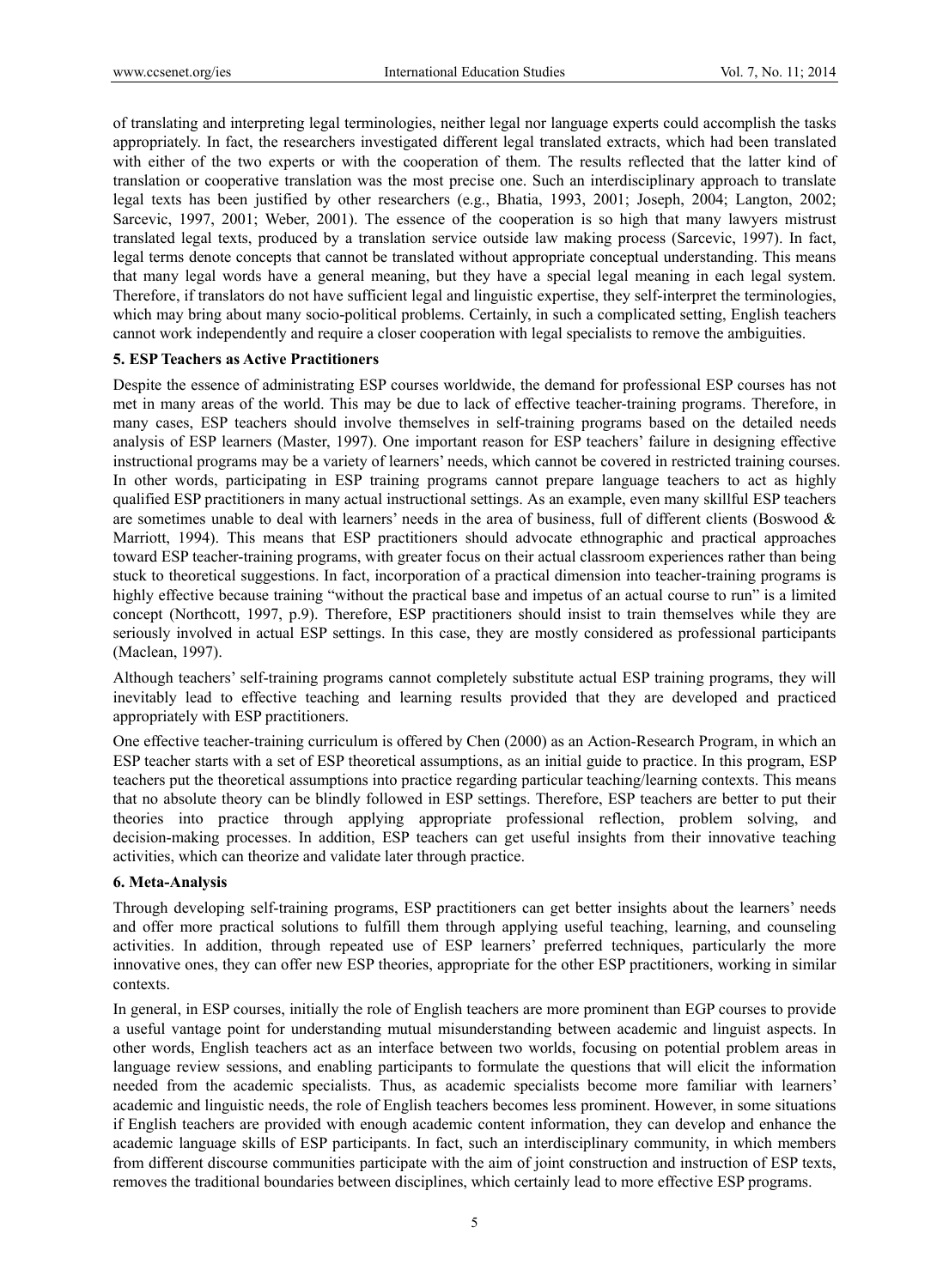In general, English teachers have the potential to develop close ties with content teachers as they become more familiar with their particular teaching contexts. This close tie enables English teachers to identify particular linguistic needs of the participants necessary for success. With this cooperation, English teachers may be in a position to provide feedback to the content teachers, who may be less familiar with second language teaching situations and often have to be involved in teaching ESP courses. In fact, building such a close rapport between English teachers and content teachers ultimately lead to major improvements in both content and language domains (Jackson, 2004).

In general, in order to have influential ESP courses, ESP teachers should conduct extensive studies to explore short-term and long-term needs of the participants. In fact, ESP teachers should act as action-based researchers and theoreticians, who reach more innovative findings and approaches based on specific demands of ESP settings. Therefore, the next or perhaps the most important role of an ESP teacher is acting as an active practitioner and action-based researcher.

### **7. Implication for Practice**

As it was mentioned earlier, ESP teachers have to take multidimensional responsibilities to fulfill short-term and long-term learners' needs in either academic or occupational domains. In fact, ESP programs are tailored to the needs of specific groups of learners throughout a small duration. In spite of small duration of the courses, the expectations of different ESP figures such as sponsors, curriculum planners, academic departments, executive authorities, learners, and evaluators are rather unreasonable. Unfortunately, ESP teachers are often blamed for the deficiencies of the programs unfairly. In other words, the inability of many learners to fulfill the occupational and academic expected needs is mostly related to the teachers' inappropriate approach instead of inefficient curriculum planning and limited time devoted to the instructional program. Such negative feelings toward English teachers inevitably enhance the feeling of inferiority and lack of self-confidence in front of members of academic or occupational boards, which ESP teachers work for. Therefore, they are unable to cooperate with them effectively to get useful insights about the specific needs of the learners and the academic content, they have to teach. However, as it was mentioned, the close collaboration between teachers and learners and team-teaching activities in ESP programs are of essential importance. Therefore, in such difficult situations, English teachers have to work as action-based practitioners and theoreticians, who have to put many assumptions into practice and theorize them, if prove successful. However, due to higher sensitivity and expectation of ESP learners and sponsors, their specificity of needs, limited time, complicated syllabuses, complexity of specific academic content, and many other reasons, English teachers cannot act by themselves. Therefore, the essence of teacher-training programs is more strongly felt in ESP settings in comparison with other educational programs. In such teacher-training programs, many teaching tips, strategies, and techniques, contributing to the teachers' effective instruction, should be expanded. In addition, due to the importance of adulthood-oriented approach in ESP courses, the adults' psychological and educational needs should be investigated, and skillful counseling teachers should be trained.

Moreover, due to the importance of teacher-training for ESP courses, particular workshops should be administered to enable ESP teachers to share their knowledge and experiences with each other. Such programs can be administered in online way to enable many ESP teachers to take part in them even at home. In such programs, it is recommended to provide teachers with some specialized fundamental knowledge about the academic content, which they have to teach in ESP classes. Besides, due to the variety of genres in different disciplines, ESP teachers should be able to analyze the moves and steps of the particular genre, which they have to teach.ESP teachers should also learn many ESP and semi-ESP terminologies and their applications in different academic fields. In fact, semi-ESP vocabularies are much more troublesome as they are interpreted in different ways in different academic fields.

Unfortunately, in spite of the great importance of ESP courses, in many situations, very inexperienced and untrained teachers are sometimes sent to teach ESP learners. They can be either English teachers or content teachers, who have limited familiarity with English or academic content. Unfortunately, due to the great prejudice of many academic faculties against English faculties, team-teaching activities are totally taken for granted and considered useless. The result in such situations is clear. Therefore, administrating teacher-training programs and workshops for the content teachers, who want to teach ESP courses is of crucial importance.

In general, as ESP teachers should follow interdisciplinary approach instead of traditional linguistic delivering roles, their responsibilities are much more serious than the responsibilities of EGP teachers. In fact, ESP teachers not only should have enough linguistic competence to teach necessary language components and skills to the learners but also should have enough content competence to communicate English content more effectively. This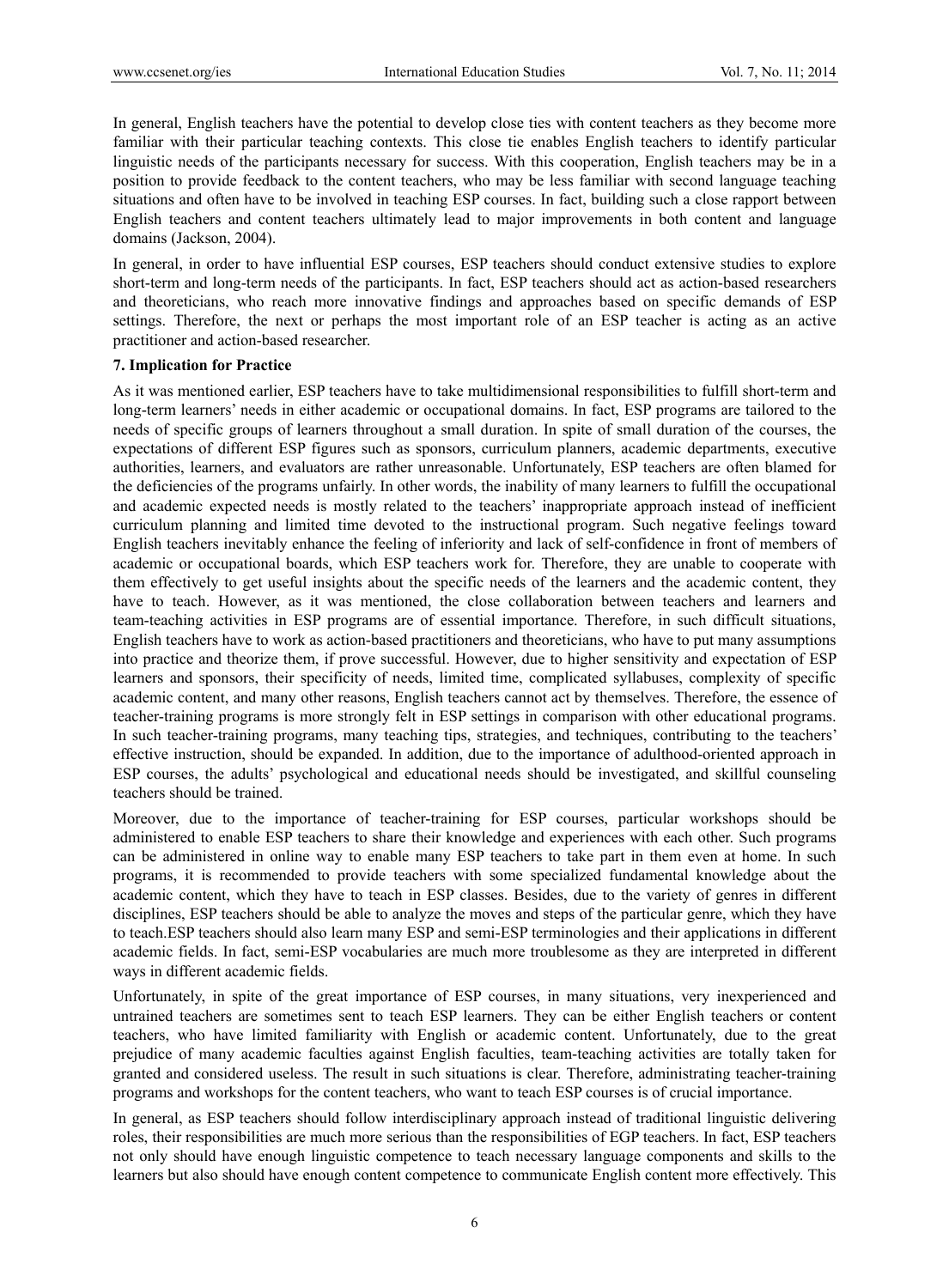is possible if ESP teachers can act as active practitioners and collaborate with their students or related academic faculties frequently. In addition, since most ESP learners are primarily workers and secondarily learners, their psychological barriers to learning should be discovered and removed with experienced counseling teachers, who know the most fundamental psychotropic issues. Therefore, regarding such problems and many others, the necessity of administrating useful teacher-training programs and workshops is crucially felt. Administrating such programs may seem expensive and time consuming at first. However, regarding the benefits, administrating such programs should be considered as the most essential priority in any ESP policy-making programs.

#### **8. Conclusion**

The present article was a detailed elaboration on three essential roles of ESP teachers in both ESP for academic and occupational settings. In fact, as most of ESP learners are primary workers and secondary learners, following a more integrated approach, which deals with learners' needs in more multidimensional way, is necessary. In other words, many ESP teachers should follow an adulthood-oriented approach and act as simultaneous teachers and counselors dealing with both linguistic and psychological needs of learners in a parallel way. Therefore, in such a balanced approach, learners are more motivated and involved in self-directed learning, which is the most fundamental purpose of ESP programs. The counseling role of ESP teachers should not be restricted to classroom settings. ESP teachers should develop an accepting attitude toward content teachers to get useful insights about the academic content, which they are going to teach. In other words, ESP teachers should closely collaborate with content teachers to design the syllabus and get better teaching tips, which enable them to fulfill the learners' needs more effectively. Therefore, both ESP and content teachers should negotiate without any unreasonable biases against each other. Finally, as ESP programs are essentially learner-centered, the learning needs of learners are of priority. Because these needs are variable, following a pre-determined syllabus and methodology is unreasonable. In fact, an effective ESP teacher should be continually involved in action-based theorizing about all the relevant aspects and act as an active practitioner.

In summary, ESP teachers have to take heavier responsibilities than EGP teachers; therefore, it is better for them to take part in ESP teacher-training programs and workshops. In this case, ESP teachers can share their experiences and knowledge with each other to improve their teaching quality in a short time.

#### **References**

- Bacha, N. N. (2003). English across academic and professional communities: A study of EFL learners' needs at the Lebanese American University. *The Official Journal of the Association of American International Colleges and Universities*, *2*, 33-62.
- Bacha, N. N., & Bahous, R. (2007). Contrasting views of business students' writing needs in an EFL environment. *English for Specific Purposes*, *25*.
- Bhatia, V. K. (1993). *Analyzing genre: Language use in professional settings*. London: Longman.
- Bhatia, V. K. (2001). Generic integrity of legal discourse in multilingual and multicultural contexts. In T. Salmi-Tolonen, R. Foley, & I. Tukainen (Eds.), *CD-Rom Proceedings from the conference on Law and Language: Prospect and Retrospect*. Levi, Finland.
- Bhatia,V., & Candlin, C. (2001). *Teaching English to meet the needs of business education in Hong Kong*. Hong Kong: Center for English language education and communication research.
- Boswood, T., & Marriott, A. (1994). Ethnography for specific purposes: Teaching and training in parallel. *English for Specific Purposes*, *13*, 2-21.
- Canagarajah, S. (2002). *The geopolitics of academic writing*. Pittsburg: University of Pittsburg Press.
- Chen, T. Y. (2000). Self-training for ESP through action research. *English forSpecific Purposes*, *19*, 389-402.
- Creese, A. (2000). The role of the language specialist in disciplinary teaching: In search of a subject. *Journal of Multilingual and Multicultural Development*, *21*, 461-470. http://dx.doi.org/10.1080/01434630008666417
- David, R., & Brierley, J. (1985). *Major legal systems in the world today* (3rd ed.). London: Stevens.
- Dudley-Evans, T., & John, M. S. (2006). *Developments in English for specific purposes*. A multi-disciplinary approach (8th ed.). Cambridge: Cambridge University Press.
- Duff, P. A. (2001). Learning English for academic and occupational purposes. *TESOL Quarterly*, *35*, 606-607.
- Flowerdew, J. (1990). English for specific purposes–A selective review of the literature. *English Language Teaching Journal*, *44*, 326-337.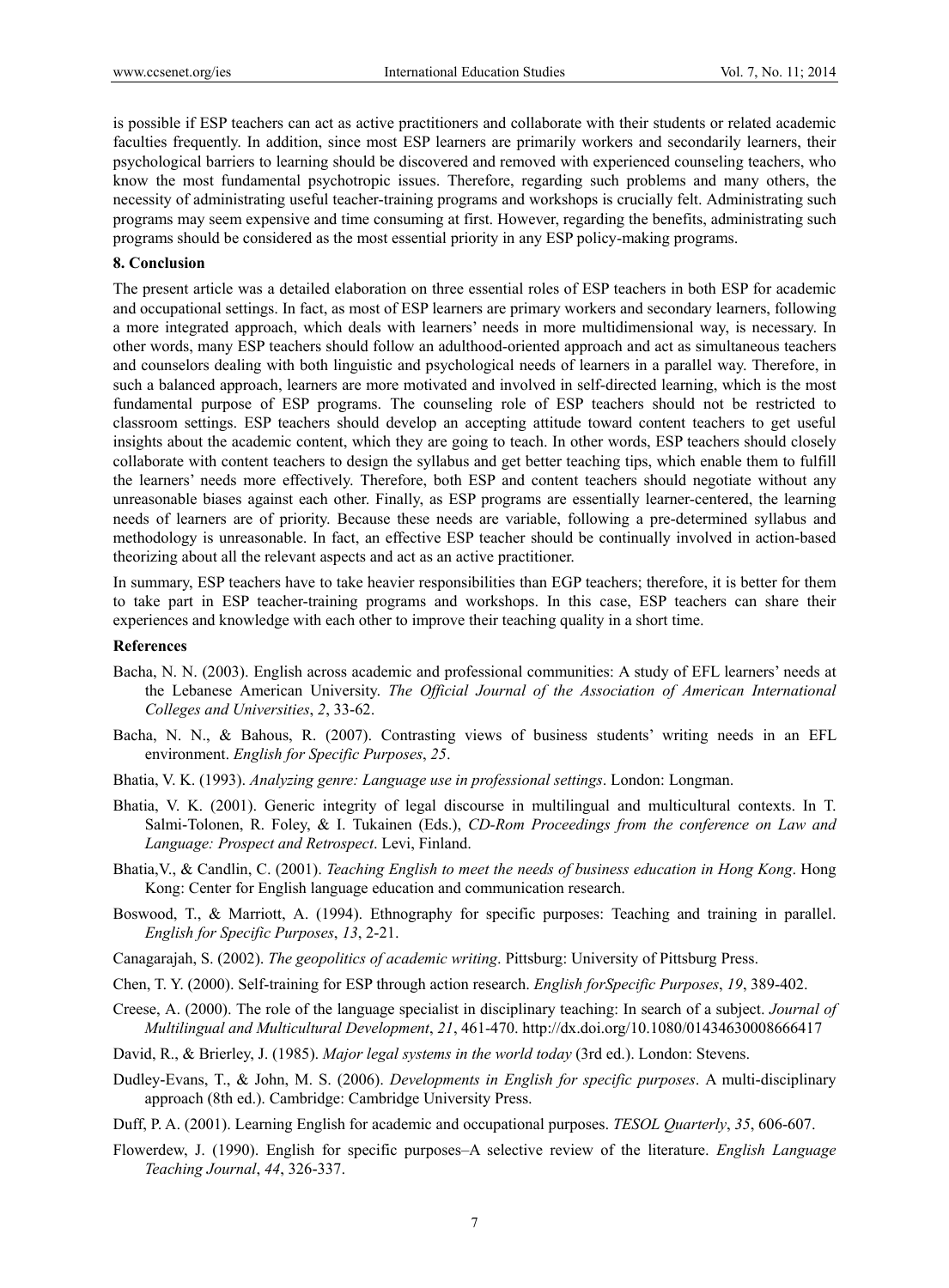- Flowerdew, J., & Peacock, M. (2001). Issues in EAP: A preliminary perspective. In J. Flowerdew, & M. Peacock (Eds.), *Research perspectives on English for academic purposes* (pp. 8-24). Cambridge: Cambridge University Press.
- Gardner, L. (2003). *Writing across the disciplines for learning excellence*. School of Business/Department of Mathematics, Indianapolis (Unpublished paper).
- Habermas, J. (1978). *Knowledge and human interest*. London: Heinemann.
- Herzberg, F. (1972). *The motivation to work*. Wiley: Chi Chester.
- Hutchinson, T., & Waters, W. ( 1997). *English for specific purposes. A Learning-centered approach*. Cambridge: Cambridge University Press.
- Hyland, K. (2002). Specificity revisited: How far should we go now? *English for Specific Purposes*, *21*, 385-395.
- Jackson, J. (2004). Case-based teaching in a bilingual context: Perceptions of business faculty in Hong Kong. *English for Specific Purposes*, *23*, 213-232.
- Johns, A. (2003a). *Genre in the classroom: Multiple perspectives*. New Jersey: Lawrence Erlbaum, Mahwah.
- Johns, A. (2003b). Genre and ESL/EFL composition instruction. In B. Kroll (Ed.), *Exploring the dynamics of second language writing* (pp. 195-217). Cambridge: Cambridge University Press.
- Johns. A. M., & Swales, J. M. (2002). Literacy and disciplinary practices: Opening and closing perspectives. *Journal of English for Academic Purposes*, *1*, 13-28.
- Jordan, R. R. (1997). *English for academic purposes: A guide and resource book for teachers*. Cambridge: Cambridge University Press.
- Joseph, J. (2004). *Why legal translation is special: Genre, terminology, and interpretative norms*. In Plenary paper given at the 10th IALS Symposium for Language Teacher Educators: Educating Legal English Specialists. University of Edinburgh.
- Langton, N. (2002). Hedging argument in legal writing. *Perspectives*, *14*, 16-52.
- Maclean, J. (1997). Professional participation: A technique for LSP teacher education. In R. Howard, & G. Brown (Eds.), *Teacher education for LSP* (pp. 158-175). Cleve don: Multilingual Matters Ltd.
- Mahala, D., & Swilky, J. (1994). Resistance and reform: The functions of expertise in writing across the curriculum. *Language and Learning across the Disciplines*, *1*, 35-62.
- Master, P. (1997). ESP teacher education in the USA. In R. Howard, & G. Brown (Eds.), *Teacher education for LSP* (pp. 22-40). Clevedon: Multilingual Matters Ltd.
- Mezirow, J. (1981). A critical theory of adult learning and education. *Adult Education*, *23*, 3-24.
- Mukattash, L. ( 2003). Towards a new methodology for teaching English to Arab learners (TEAL). *International Journal of Arabic-English Studies*, *4*, 211-234.
- Nickerson, P., Barton, N., & Seedorff, E. (2005). Raising student awareness of the use of English for specific business purposes in the European context: A staff-student project. *English for Specific Purposes*, *24*, 334-345. http://dx.doi.org/10.1016/j.esp.2005.01.003
- Northcott, J., & Brown, G. (2006). Legal translator training: Partnership between teachers of English for legal purposes and legal specialists. *English for Specific Purposes*, *25*, 358-375.
- Northcott, J. (1997). EFL teacher involvement in a training program for court interpreters in Zimbabwe. In R. Howard, & G. Brown (Eds.), *Teacher education for LSP* (pp. 186-201). Clevedon: Multilingual Matters Ltd.
- Sarcevic, S. (1997). *New approach to legal translateon*. The Haugue: Kluwer Law International.
- Sarcevic, S. (Ed.). (2001). *Legal translation*. Preparation for accession to the European Union (CDROM). University of Rijeka, Croatia: Faculty of Law.
- Sifakis, N. C. (2003). Applying the adult education framework to ESP curriculum development: An integrative model. *English for Specific Purposes*, *22*, 195-211. http://dx.doi.org/10.1016/S0889-4906(02)00008-X
- Street, B., & Verhoeven, L. (2001). *Studies in written language and literacy*. Routledge, London.
- Swales, J. (1988). *Episodes in ESP*. Hemel Hempstead: Prentice hall International.